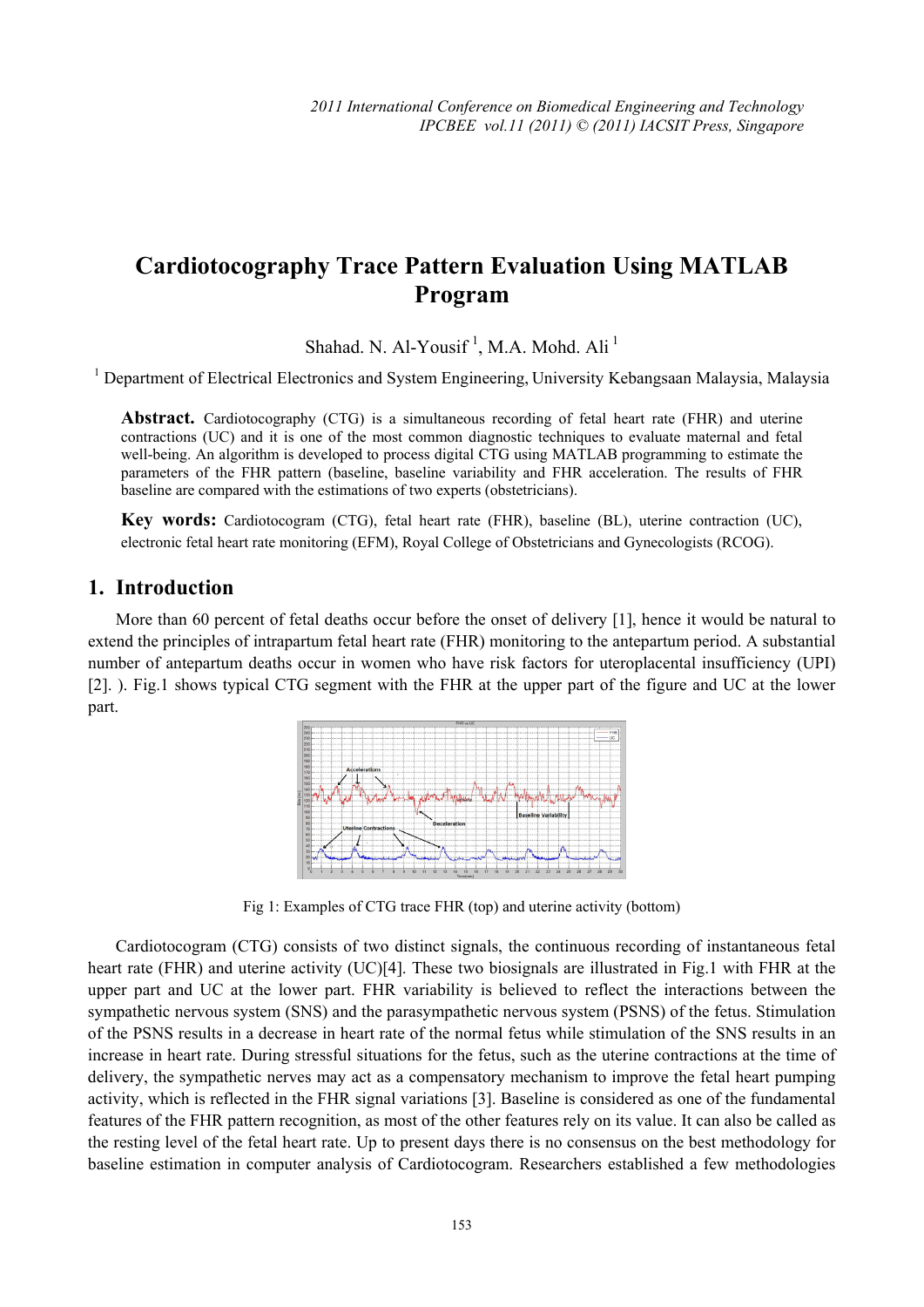for FHR estimation based on mathematical and computerized analysis programs [5]. According to the Royal College of Obstetricians and Gynecologists (RCOG), "The mean level of the FHR when this is stable, excluding accelerations and decelerations. It is determined over a time period of 5 or 10 minutes and expressed in bpm". Baseline is classified as normal, suspicious and pathological based on the values given in Table 1 [6].

| Reassuring | Suspicious      | Pathological      |  |  |
|------------|-----------------|-------------------|--|--|
| 110-160    | $100 - 109$ bpm | $\leq 100$ bpm or |  |  |
| bpm        | 161-180 bpm     | $>180$ bpm        |  |  |

Baseline variability is defined as minor fluctuation in baseline FHR. It is assessed by estimating the difference in bpm between the highest peak and lowest trough of fluctuation in one minute segments of the trace. Table 2 below shows the different types of baseline variability.

| Normal Variability         | $\ge$ = 5 b.p.m Between contractions                    |
|----------------------------|---------------------------------------------------------|
| Non-Reassuring Variability | $\leq$ 5 b.p.m for $>$ 40 min or more but $\leq$ 90 min |
| Abnormal Variability       | $\leq$ 5 b.p.m for 90 min or more                       |

Fetal heart rate variability (FHRv) is an important measure that can provide early information about fetal's wellbeing and identify those at risk of diseases such as sudden infant death syndrome (SIDS) [7]. Previous studies of FHRv signals obtained using cardiotocography (CTG) have shown that fetal acidosis and fetal hypoxia are directly associated with reduced (FHRv), which is directly related to increasing risk of prenatal mortality [8-11]**.** Acceleration is a transient increases in FHR of 15 bpm or more and lasting 15 seconds or more. The significance of no accelerations on an otherwise normal CTG is unclear. The duration of the acceleration is defined as the time from the initial change in heart rate from the baseline to the time of return to the FHR to baseline [7].

#### **2. Materials and methods**

When interpreting a CTG, there are four main parameters to consider relating to the FHR and uterine contractions (UC) Baseline heart rate (BL), Baseline Variability (V), Accelerations (Acc) and Decelerations (Dec) [6]. In our work, we have assumed a virtual imaginary baseline which is equal to the mean value of the whole FHR signal of 30 minute segment. This virtual baseline is our reference to calculate the true baseline, and additional work on calculation of baseline variability and FHR acceleration periods. All this work is based on software program analyzing through the limitation of virtual imaginary baseline of the FHR signal and limiting minimum and maximum values of the wanted signal to be taken in the evaluation in certain periods of time according to the definitions of (RCOG) [6]. The algorithm is implemented entirely using MATLAB 7.4 functions using CTG data stored in excel files in the windows XP file system. Twenty two semi-synthetic CTG signals were used to test the algorithm. The same semi-synthetic CTG (22)[12] signals were handed over to two obstetricians. Obstetricians were asked to estimate the CTG samples parameters (baseline, variability, number of acceleration) the computerized results are compared with the estimated results made by the two experts.

#### **2.1. features measurement in time domain**

Since we are dealing with a time series signal, the following set of time domain features are extracted [13-14].

• Virtual imaginary baseline FHR,

$$
R = \frac{1}{N} \sum_{i=1}^{N} y(i) \quad \dots \dots \dots \dots \dots \dots \dots \quad (1)
$$

• The true baseline,  $BL = \frac{1}{N} \left[ \int_{L}^{H} y dy \right] \dots (2)$ 

#### **2.2. Baseline estimation algorithm**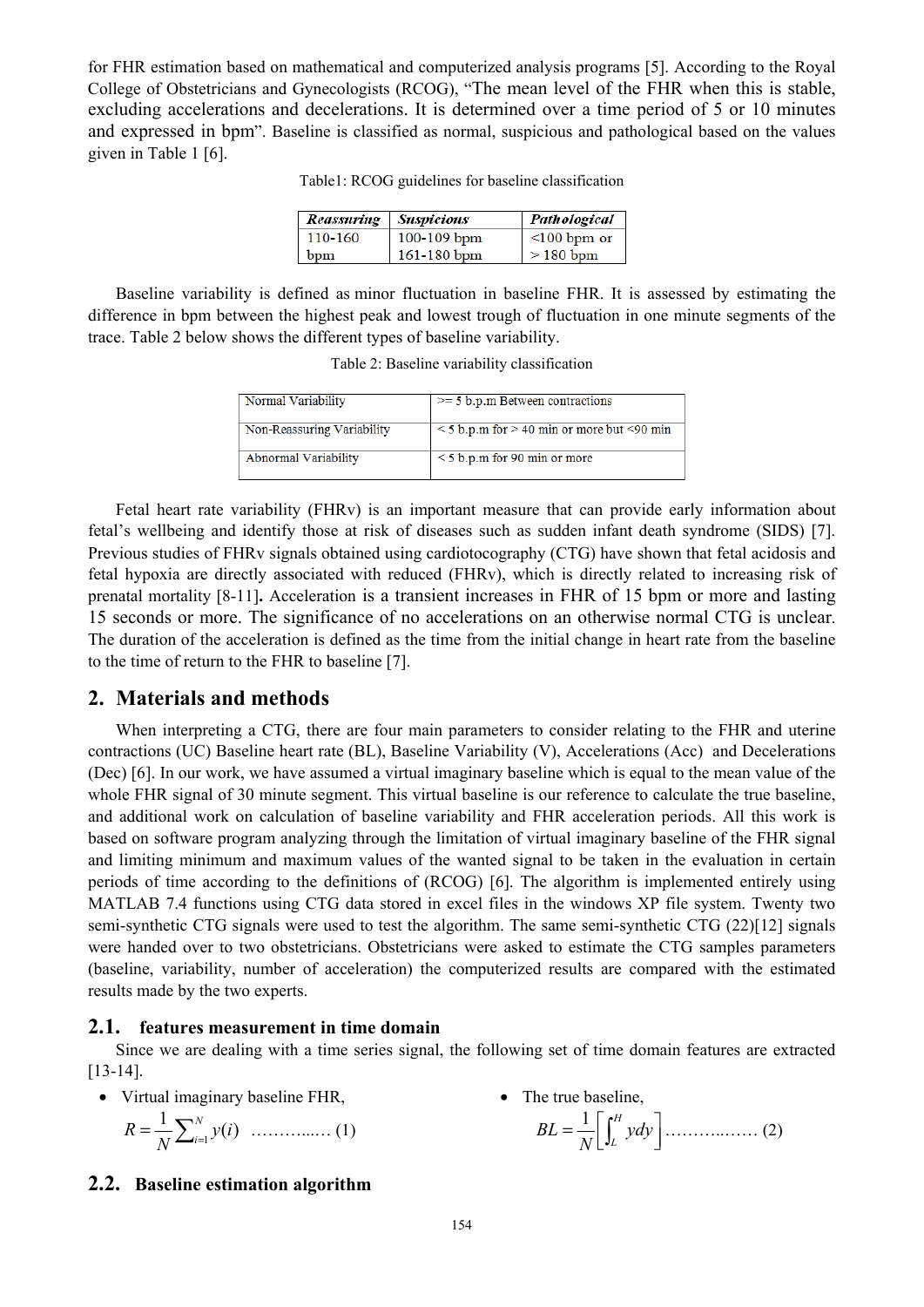Fig. 2 shows the overall procedure employed to calculate the true base line. The first part of the measurement is based on finding the value of virtual imaginary baseline and its value is the mean of FHR signal (R)[13]. Second part of measurement is done by evaluating the minimum and maximum limits of FHR signal to be taken in our measurement according to RCOG baseline definition. Figure (3) shows the CTG signal after the pre-processing procedure using MATLAB program.







Figure 3: FHR & UC processed signal

The maximum (H) and minimum (L) limits are taken so that any value above H and below L will be omitted, where  $H = R + 10$  and  $L = R - 10$ . The remaining FHR signal within the boundaries of H and L will be taken in the calculation of the real baseline (BL).figure (4) shows the limited boundaries for calculation of baseline. Figure (5) shows the remains of the FHR signal after the process used in the algorithm to calculate the true base line (RL).





Figure 4: Algorithm limits Figure 5: Signal included in real baseline calculation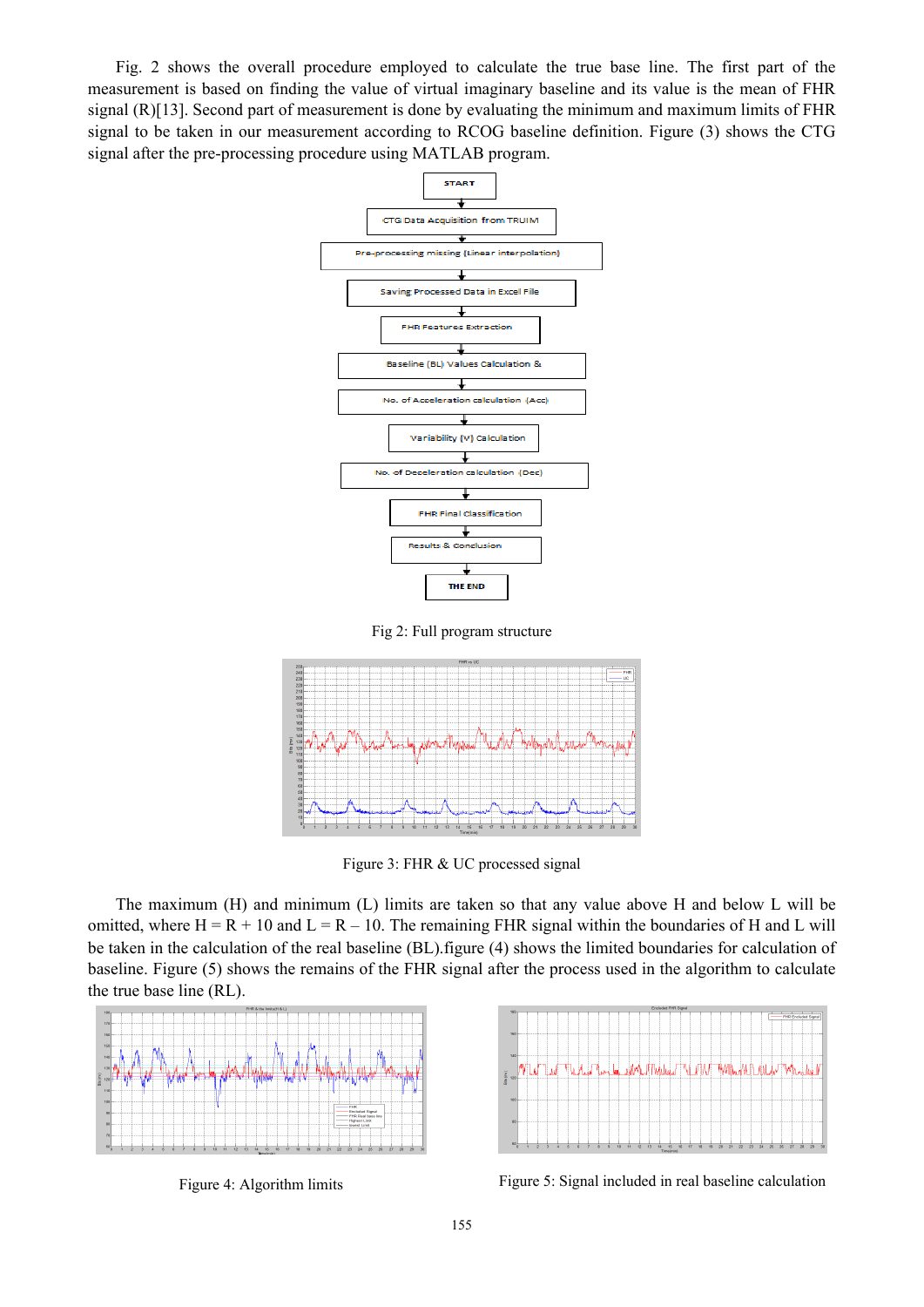#### **2.3. Acceleration estimation algorithm**

This part of the algorithm designed to calculates FHR acceleration by subtracting the signal in Fig (5) from the signal in fig (4), the remained signal is shown in fig (6) below.



Figure 6: remained signal for FHR acceleration calculation

The remains of the FHR signal in fig (6) shows the convexities (transient period) in FHR signal due to the effect of uterine activities, which represents the acceleration detection values. Figure (7) below shows the gaps periods which represents the length in seconds of the FHR acceleration periods. If the transient period increases in FHR lasting for 15 seconds or more and increases in 15 b.p.m or more, this transient period is considered as acceleration period. The significance of no accelerations on an otherwise normal CTG is unclear. The same procedure is used to calculate the deceleration values in the FHR signal.



Figure 7: Gaps of transient periods

#### **2.4. Variability estimation algorithm**

The last part of the algorithm is to calculate the value of FHR variability which is calculated according to (RCOG) definition of baseline variability. After the first occurrence of FHR acceleration and for a period of two minutes, the calculation of estimated baseline variability based on the calculation the maximum and minimum values of the FHR signal during the two minutes and the baseline variability will be calculated according to the formula (3) below [14].

Baseline Variability:  $V = Y_{Max} - Y_{Min}$  …………………....(3)

Where *Y* is the CTG Data signal.

#### **3. Results and discussion**

The CTG pattern parameters estimation algorithm is tested with 22 sets of data signals (S1-S22). Twenty two semi-synthetic CTG signals were used to test the algorithm. The same sample signals were handed over to two obstetricians. Obstetricians were asked to estimate the CTG samples parameters (baseline, variability, number of acceleration) the computerized results are compared with the estimated results made by the two experts. The outcome of the estimation algorithm is as shown in table 3. The obtained results shows the baseline of the 22 CTG signals were all in reassuring category [6] except signals (S2, S4, S7, S8, S16S and S22) were considered in the non-reassuring category and S20 where considered in abnormal category. Baseline variability obtained results were all in the reassuring category.

TABLE 3: Computerized and visual estimation of Baseline FHR, Variability Baseline and acceleration results

| l 00     |                               | $\vert$ vpert $\vert$ | Results  |
|----------|-------------------------------|-----------------------|----------|
| $\sigma$ | $\triangle$ XDer <sup>+</sup> |                       | computer |
| $\sim$   | atıon<br>דרי                  | Interpretation        |          |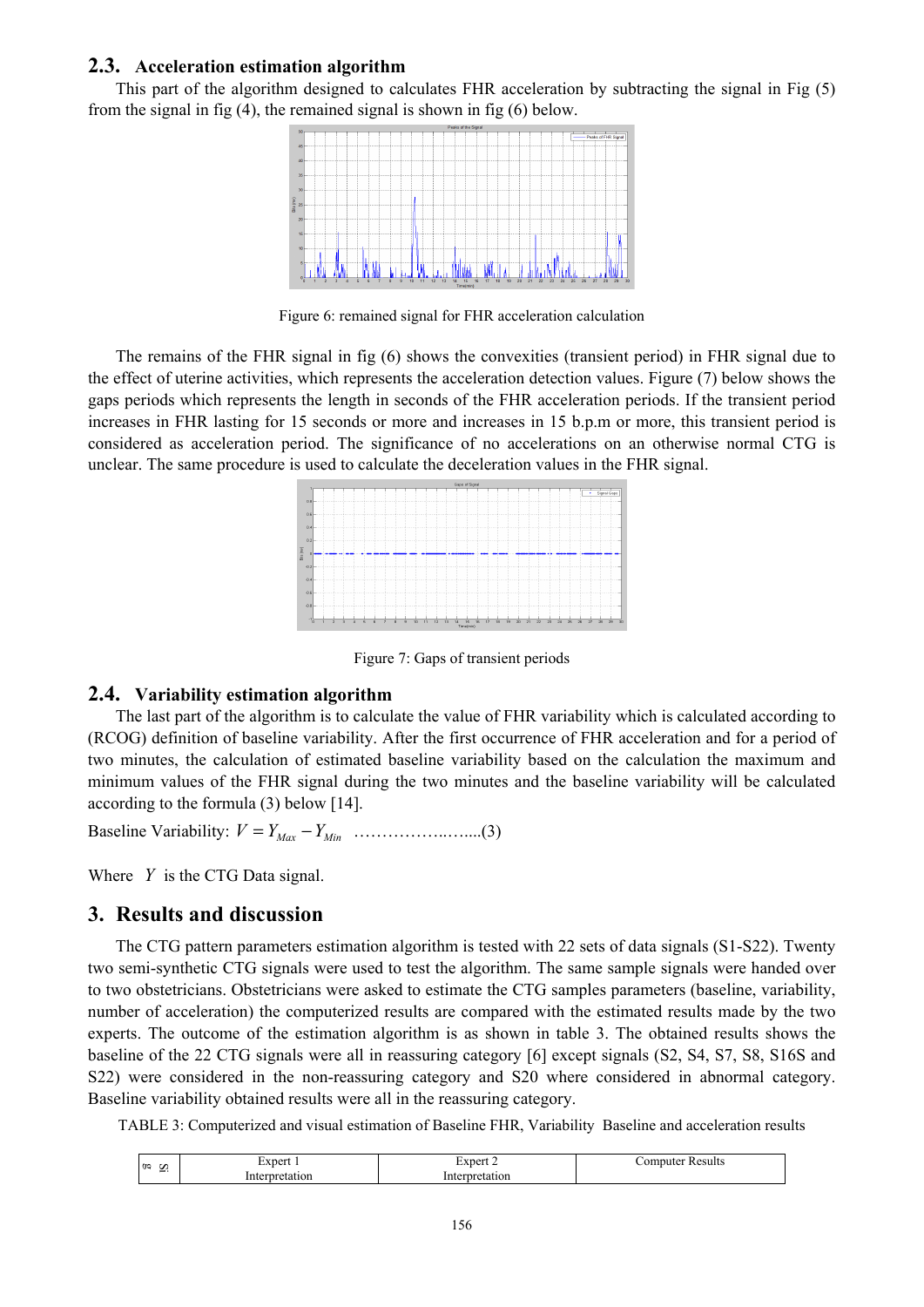|                 | <b>Baseline</b> | Variability | No of               | <b>Baseline</b> | Variabilitv | No of               | <b>Baseline</b> | Variability    | No of          |
|-----------------|-----------------|-------------|---------------------|-----------------|-------------|---------------------|-----------------|----------------|----------------|
|                 |                 |             | <b>Acceleration</b> |                 |             | <b>Acceleration</b> |                 |                | Acceleration   |
| S1              | 120             | 5           | 9                   | 125             | $6 - 25$    | 8                   | 127             | 10             | 10             |
| S <sub>2</sub>  | 200             | 5           | 9                   | 195             | $6 - 25$    | 9                   | 199             | 14             | 11             |
| S <sub>3</sub>  | 120             | 10          | 10                  | 125             | $6 - 25$    | 9                   | 126             | 10             | 9              |
| S <sub>4</sub>  | 80              | 5           | 6                   | 75              | $6 - 15$    | 6                   | 77              | 11             | 6              |
| S5              | 140             | 5           | 5                   | 145             | $6 - 20$    | 4                   | 149             | $\tau$         | 5              |
| S6              | 130             | $7 - 10$    | 6                   | 130             | $6 - 15$    | 6                   | 130             | 11             | 3              |
| S7              | 200             | $10 - 15$   | 9                   | 205             | $6 - 20$    | 6                   | 211             | 14             | 11             |
| S8              | 60              | 5           | 13                  | 65              | $6 - 15$    | 11                  | 65              | 18             | 16             |
| S9              | 140             | 7           | 3                   | 135             | $6 - 20$    | 3                   | 151             | 8              | 4              |
| S <sub>10</sub> | 130             | 10          | 3                   | 130             | $6 - 25$    |                     | 133             | 8              | 11             |
| S11             | 130             | $2 - 5$     | $\mathbf{0}$        | 130             | $6 - 10$    | $\boldsymbol{0}$    | 129             | 9              | 3              |
| S12             | 130             | $2 - 5$     | $\theta$            | 135             | $6 - 10$    | $\boldsymbol{0}$    | 134             | 8              | $\overline{c}$ |
| S13             | 120             | 10          | 10                  | 125             | $6 - 25$    | 8                   | 126             | 9              | 6              |
| S14             | 120             | 10          | 9                   | 120             | $6 - 20$    | 8                   | 126             | 10             | 9              |
| S <sub>15</sub> | 120             | 10          | $\overline{7}$      | 135             | $6 - 20$    | 5                   | 126             | 17             | $\overline{7}$ |
| S <sub>16</sub> | 70              | 10          | 6                   | 70              | $6 - 10$    | 5                   | 76              | 11             | 5              |
| S17             | 140             | $7-10$      | 5                   | 140             | $6 - 25$    | 4                   | 148             | $\overline{7}$ | 5              |
| S18             | 130             | $2 - 5$     | 1                   | 135             | $6 - 10$    |                     | 134             | 8              | $\overline{c}$ |
| S <sub>19</sub> | 140             | 7           | 3                   | 130             | $6 - 25$    | $\overline{c}$      | 142             | 4              | $\mathbf{0}$   |
| S <sub>20</sub> | 160             | 10          | $\overline{2}$      | 160             | $6 - 25$    | $\overline{c}$      | 164             | 15             | 8              |
| S <sub>21</sub> | 80              | 10          | $\overline{2}$      | 85              | $6 - 20$    | $\overline{c}$      | 84              | 15             | 8              |
| S <sub>22</sub> | 80              | 10          | $\theta$            | 90              | $6 - 20$    | $\overline{c}$      | 82              | 9              | 9              |

# **4. Conclusion**

The outcome of the baseline estimation, baseline variability and acceleration using the discussed algorithm is more convincing when the cardiotocography signals are regular. With an irregular FHR signal it shows noticeable differences when compared with experts baseline estimation. Research is still in progress and many significant features in time and frequency domains would be extracted along with the morphological features. Uterine activity and deceleration signals would be considered in the future work to support the feature extraction. Advanced classification techniques and improved features analyses procedures would be employed to enhance the outcome of the project.

#### **5. Acknowledgments**

The authors would like to thank Dr. Nada Sabir MBChB, MMED, MRCOG. Specialist Registrar, Clinical research fellow in Obstetrics, Liverpool Women's Hospital, United Kingdom, Dr Ali A Hussein A Al-Bayati, Medical Officer, Obstetrics and Gynaecology Department, University Malaya Medical Centre and Dr. Hugo hesse, Specialist Registrar, Clinical research fellow in Obstetrics Central hospital in Karlstad, Rosenborgsgatan, Karlstad Sweden, for their help in interpretation the CTG Signal. This work has been supported by the Science Fund Grant number 03-01-02-SF0255 from the Ministry of Science, technology and Innovation, Malaysia.

## **6. References**

- [1] (EFM) RCOG (Royal college of obstetricians and gynecologists) (2001)."The use of electronic fetal monitoring. Evidence based guideline",no 8.RCOG press, London.
- [2] Garite TJ, Freeman RK, Hochleutner I,et al.: Oxytocin challenge test; achieving the desired goals. Obstet Gynecol 51:614, 1978.
- [3] J. T. Parer, Handbook of Fetal Heart Rate Monitoring, 2nd ed. Philadelphia, PA: Saunders, 1997.
- [4] H. P. van Geijn, "Developments in CTG analysis," Bailliere's Clin. Obstet. Gynaecol., vol. 10, no. 2, pp. 185–209, Jun. 1996.
- [5] Mantel R, van Geijn H P, Caron FJ.M, Swartjes J M, van Woerden E.E, and Jongsma H. W (1990), Computer analysis of antepartum fetal heart rate: 1. Baseline determination, Int. J. Biomed. Comput, vol. 25, no. 4, pp. 261– 272.
- [6] (EFM) RCOG (Royal college of obstetricians and gynecologists) (2001)."The use of electronic fetal monitoring. Evidence based guideline",no 8.RCOG press, London.